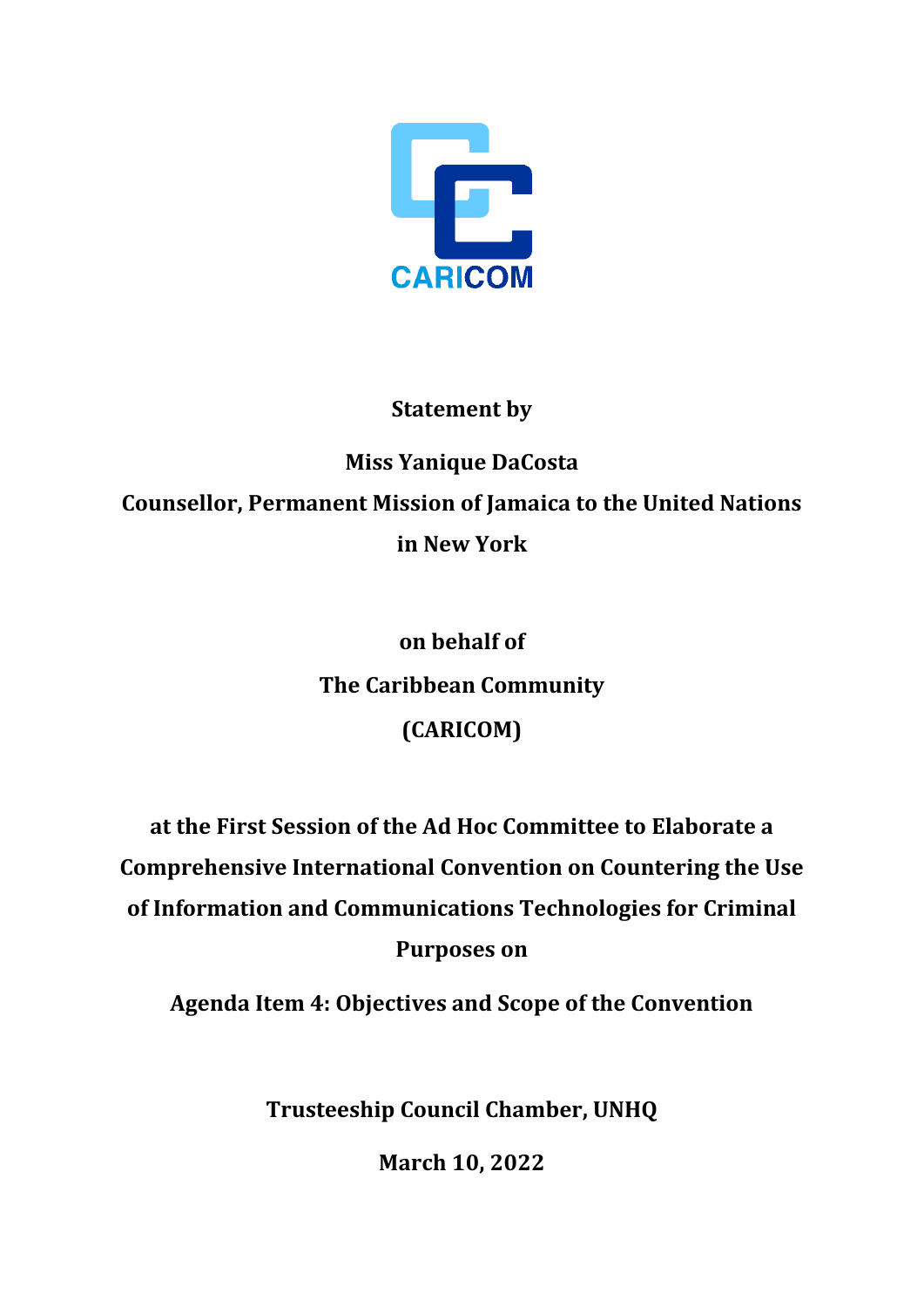## **Madame Chair,**

I have the honour of speaking on behalf of the fourteen (14) member states of the Caribbean Community.

At the outset, CARICOM is appreciative of the work that both you and the Secretariat have undertaken on this proposal for the objectives and scope of the Convention since last week in an effort to have the interests of member states adequately reflected, noting that this remains an indicative document and will be open for further discussion.

Admittedly, CARICOM did not expect such an in-depth exchange on this agenda item, especially as we look forward to having more detailed discussions during the negotiations on the provisions themselves, and would prefer that this document remain targeted and streamlined.

Notwithstanding, several member states have taken the floor to express some views that CARICOM could support and we take this opportunity to highlight a few particularly in relation to the scope of the Convention.

1. On the issue of sovereignty, CARICOM recognises that it is an important underlying factor in the elaboration of this instrument and has been sufficiently addressed in the objectives. Noting the duplication in the scope of application,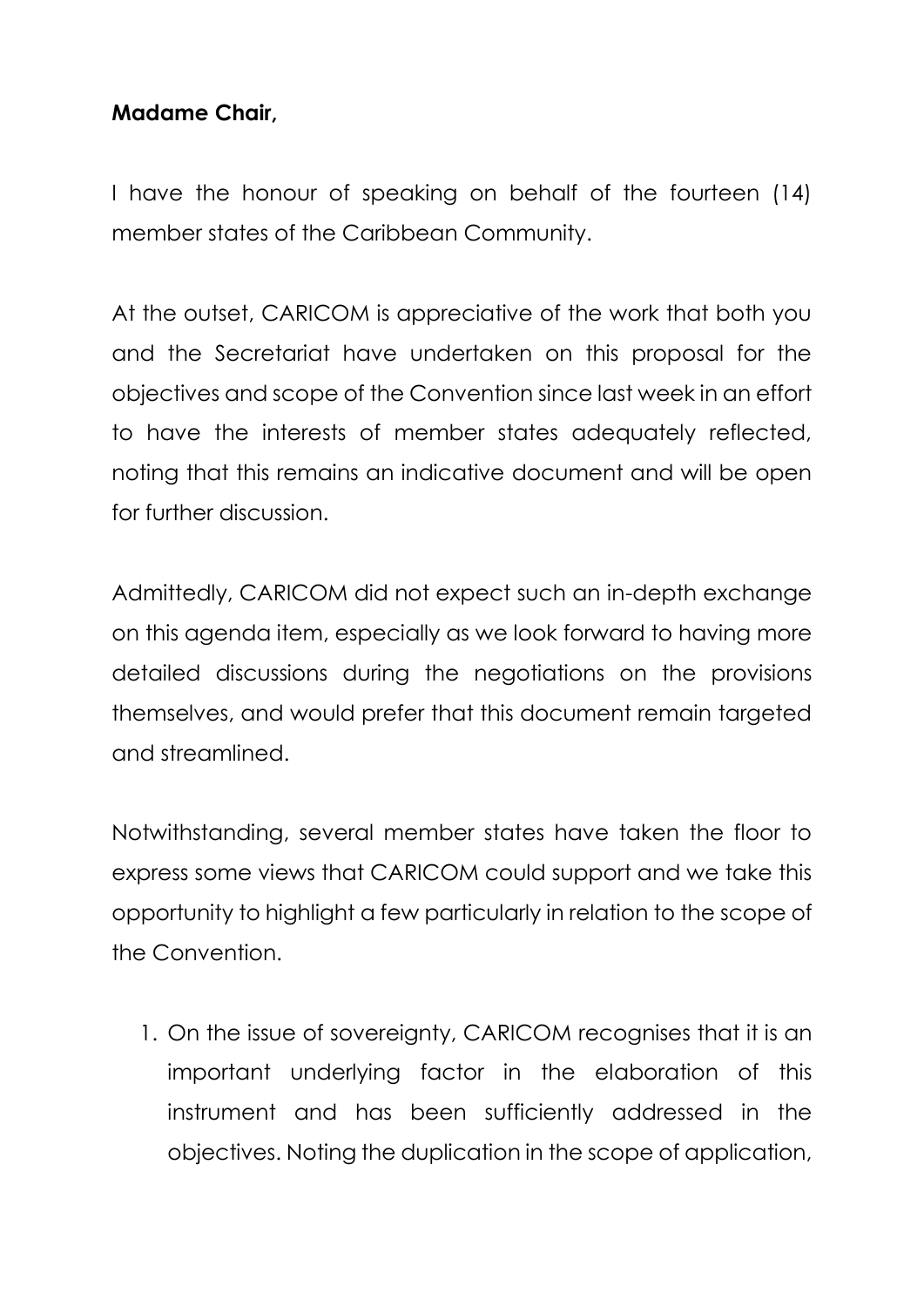CARICOM supports the UK's proposal to amend item 1 under paragraph 5 to read "respect for the principle of sovereignty" as opposed to "protection of sovereignty".

- 2. The Ad Hoc Committee may recall that CARICOM added its voice to the call for the protection of human rights and fundamental freedoms, and also recognised that this too is an important underlying factor in the elaboration of the Convention. CARICOM therefore welcomes the inclusion of the reference in the objectives. Again, noting the duplication in the elements to include in the scope at item 2 under paragraph 5, CARICOM offers support for the proposal to delete "comprehensive". The item would therefore read "Ensuring protection for human rights and fundamental freedoms, consistent with applicable international obligations".
- 3. Finally, in respect of item 4 which reads, "Taking into consideration child- and gender-sensitive issues", CARICOM supports the position of the Holy See that this sentence would require additional language to ensure that its remains relevant to the context of cybercrime. As it stands, the reference is much too broad and runs the risk of impinging on discussions in other fora. CARICOM would also wish to know how childsensitive issues would be linked to the Convention.